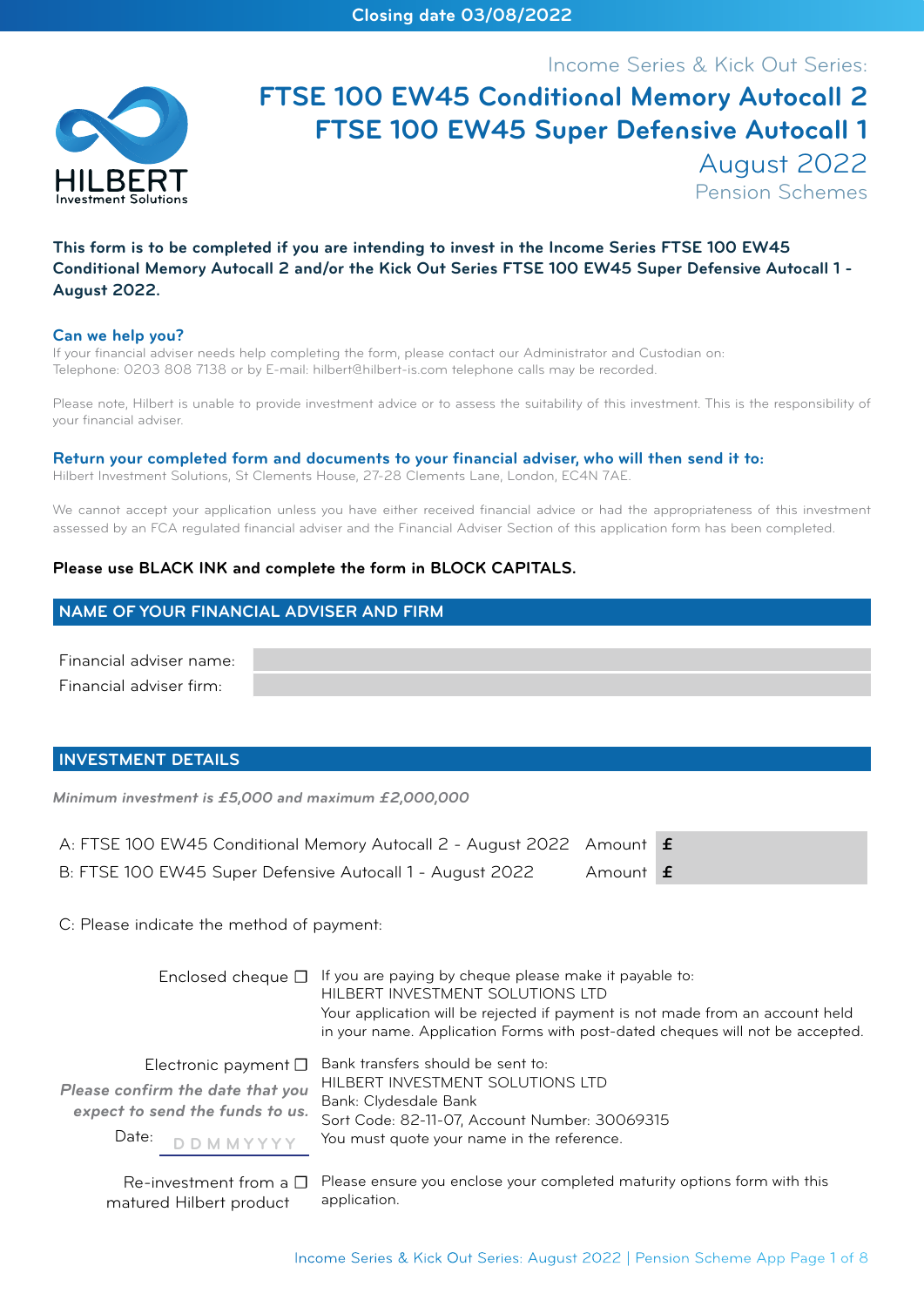# **SECTION 1 – SCHEME DETAILS**

*Please provide details of the scheme below.*

| Name of scheme:                    |                                                                         |
|------------------------------------|-------------------------------------------------------------------------|
| Date of incorporation:             | DDMMYYYY                                                                |
| Name of Trustees / Administrators: |                                                                         |
| Registration number:               |                                                                         |
| Country of incorporation:          |                                                                         |
| Legal Entity Identifier (LEI):     |                                                                         |
| Permanent address:                 |                                                                         |
| Postcode:                          |                                                                         |
| Country:                           |                                                                         |
| Registered address:                |                                                                         |
| Postcode:                          |                                                                         |
| Country:                           |                                                                         |
| Contact name:                      |                                                                         |
| Office telephone:                  |                                                                         |
| Email:                             |                                                                         |
|                                    |                                                                         |
| Type of pension scheme: $\Box$     | An occupational scheme which is not a small self-administered<br>scheme |
|                                    | A small self-administered scheme (SSAS)                                 |

- □ A personal pension scheme
- ☐ A self-invested personal pension scheme (SIPP)

Inland Revenue scheme reference number:

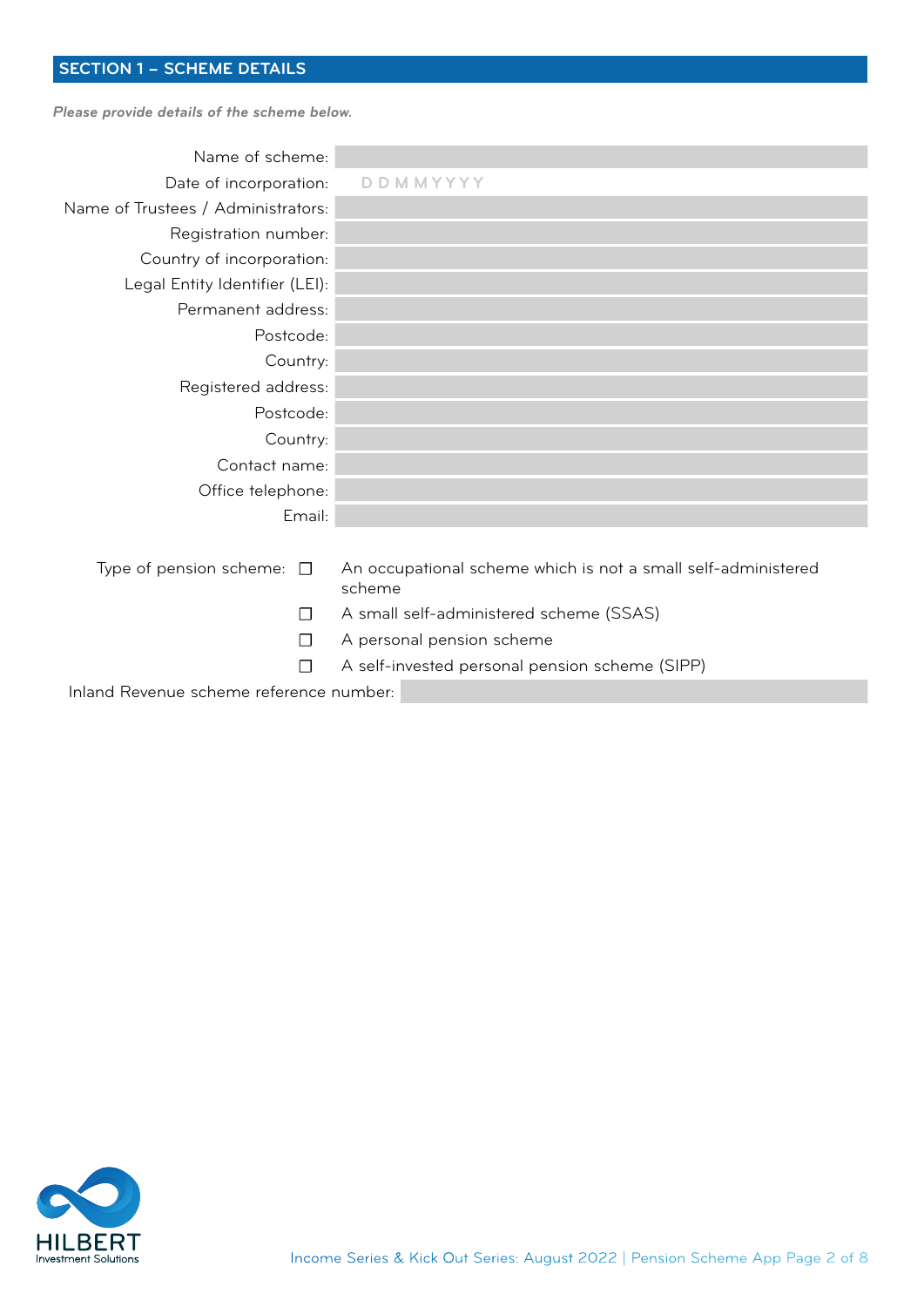# **SCHEME BENEFICIARIES**

*Please provide details of the scheme beneficiaries below; if more than two please provide details of each on a separate list or on a photocopy of this page.*

|                                  | <b>Beneficiary 1</b>                                                                                                                                               | <b>Beneficiary 2</b> |
|----------------------------------|--------------------------------------------------------------------------------------------------------------------------------------------------------------------|----------------------|
| Title (Mr/Mrs/Miss/Ms):          |                                                                                                                                                                    |                      |
| Full first name(s):              |                                                                                                                                                                    |                      |
| Surname:                         |                                                                                                                                                                    |                      |
| Share capital (%):               |                                                                                                                                                                    |                      |
| Permanent address:               |                                                                                                                                                                    |                      |
| Postcode:                        |                                                                                                                                                                    |                      |
| Country:                         |                                                                                                                                                                    |                      |
| Date of birth:                   | <b>DDMMYYYY</b>                                                                                                                                                    | <b>DDMMYYYY</b>      |
| Place of birth:                  |                                                                                                                                                                    |                      |
| Telephone number:                |                                                                                                                                                                    |                      |
| Email:                           |                                                                                                                                                                    |                      |
| Are you a US Person?             | $\Box$ Yes $\Box$ No                                                                                                                                               | $\Box$ Yes $\Box$ No |
|                                  | If yes, please note that this Plan is not offered to US Persons. Please speak to<br>your financial adviser for advice on any alternative options available to you. |                      |
| National Insurance number:       |                                                                                                                                                                    |                      |
| Nationality:                     |                                                                                                                                                                    |                      |
| Passport number:                 |                                                                                                                                                                    |                      |
| Passport issue date:             | <b>DDMMYYYY</b>                                                                                                                                                    | <b>DDMMYYYY</b>      |
| Passport valid to:               | <b>DDMMYYYY</b>                                                                                                                                                    | <b>DDMMYYYY</b>      |
| Are you a politically exposed    | $\Box$ Yes $\Box$ No                                                                                                                                               | $\Box$ Yes $\Box$ No |
| person (PEP)?                    | If yes, please provide more information below.                                                                                                                     |                      |
|                                  |                                                                                                                                                                    |                      |
| Are you an authorised signatory? | $\Box$ Yes $\Box$ No                                                                                                                                               | $\Box$ Yes $\Box$ No |

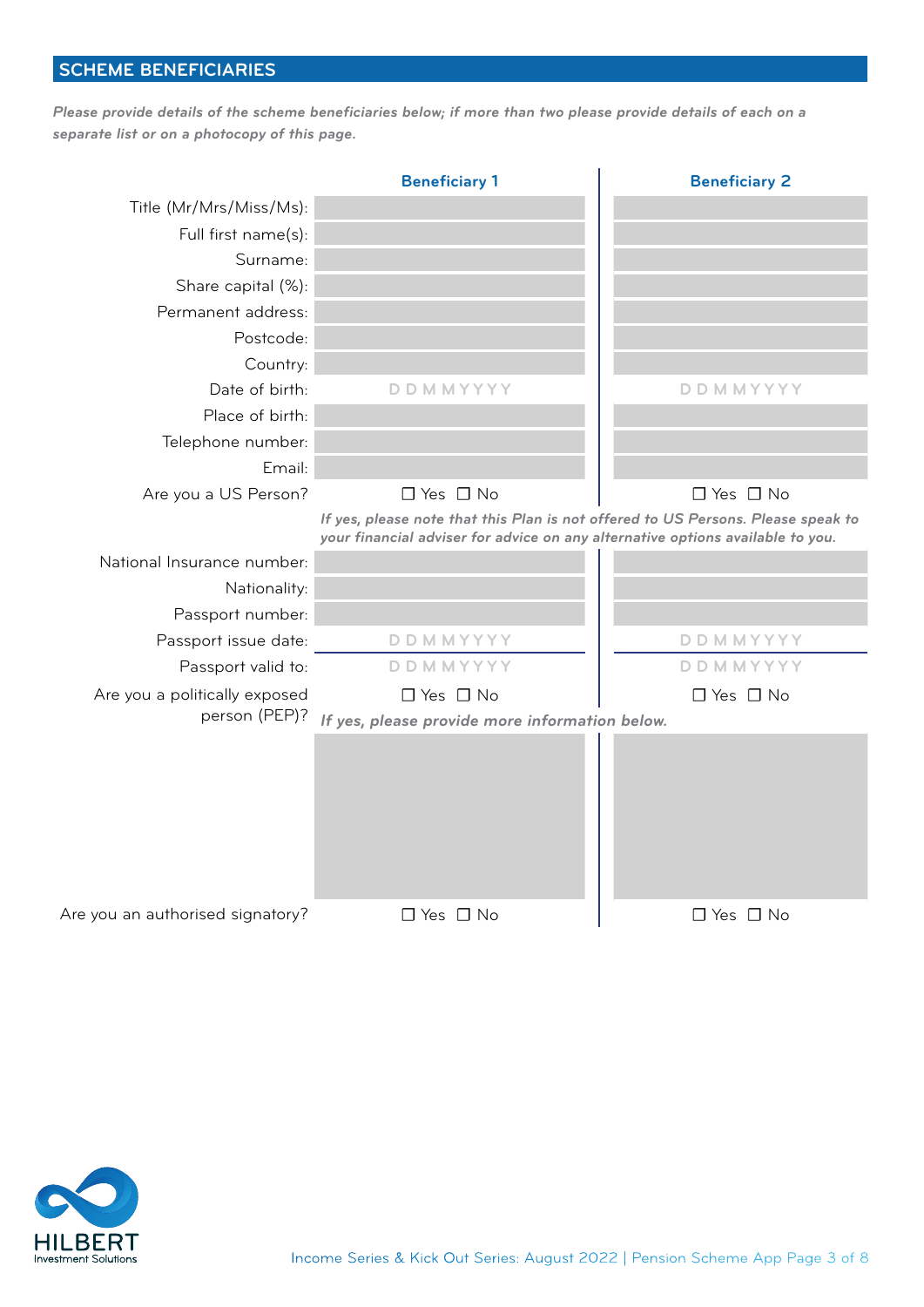# **AUTHORISED SIGNATORIES**

*The instruction to invest in the Plan and the exercise of any options under the Terms and Conditions of the Plan must be authorised by the trustees or authorised signatories as set out in the Trust Deed or corporate mandate authorised by a corporate resolution.*

*Please provide a list of the names and sample signatures of all the Trustees, or authorised signatories and provide details of their signing authority if applicable. If no list is available, please complete the section below. If there are more than four authorised signatories, please continue on a separate sheet of paper.* 

*Where there is a change of the Trustees or the authorised signatories, please notify Hilbert Investment Solutions in writing giving the date of the change. Notice should be sent to Hilbert Investment Solutions, St Clements House, 27- 28 Clements Lane, EC4N 7AE. Hilbert Investment Solutions will be entitled to rely on any previous list until receipt of notice of a change or a replacement list:*

|            | <b>Signatory 1</b>     | <b>Signatory 2</b> |
|------------|------------------------|--------------------|
| Name:      |                        |                    |
| Function:  |                        |                    |
| Signature: |                        |                    |
| Date:      | <b>D D M M Y Y Y Y</b> | D D M M Y Y Y Y    |
|            |                        |                    |
|            | <b>Signatory 3</b>     | <b>Signatory 4</b> |
| Name:      |                        |                    |
| Function:  |                        |                    |
| Signature: |                        |                    |
| Date:      | <b>DDMMYYYY</b>        | <b>DDMMYYYY</b>    |
|            |                        |                    |

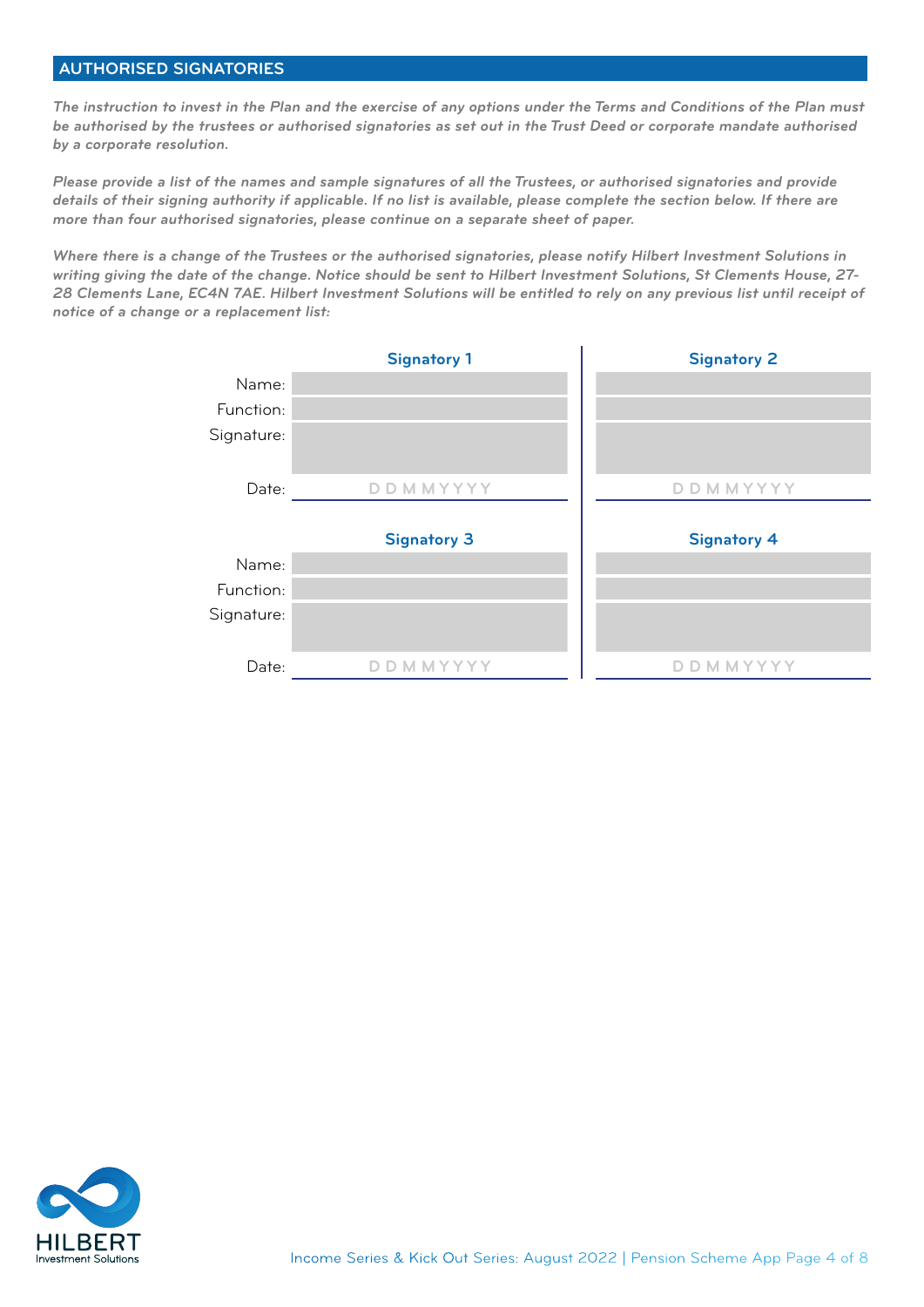| <b>SECTION 2 - INVESTMENT AMOUNT</b>                                                                                                                                                                                            |                                         |                                                                   |                      |
|---------------------------------------------------------------------------------------------------------------------------------------------------------------------------------------------------------------------------------|-----------------------------------------|-------------------------------------------------------------------|----------------------|
|                                                                                                                                                                                                                                 | The minimum investment amount is £5,000 |                                                                   |                      |
|                                                                                                                                                                                                                                 |                                         | How much money are you sending with this application? $\mathbf f$ |                      |
|                                                                                                                                                                                                                                 |                                         |                                                                   |                      |
| <b>SOURCE OF FUNDS</b>                                                                                                                                                                                                          |                                         |                                                                   |                      |
| The source(s) which originally created the funds which you are using to open this plan.                                                                                                                                         |                                         |                                                                   |                      |
| $\Box$ Company profits                                                                                                                                                                                                          | $\Box$ Gift                             | $\Box$ Pensions                                                   | $\Box$ Salary        |
| □ Dividends / Director's token                                                                                                                                                                                                  | $\Box$ Inheritance                      | $\Box$ Property sale                                              | $\Box$ Savings       |
| □ Divorce settlement                                                                                                                                                                                                            | $\Box$ Loan                             | $\Box$ Rent                                                       | □ Share / Asset sale |
| $\Box$ Encashment claim /<br>Maturing investments                                                                                                                                                                               | $\Box$ Other                            |                                                                   |                      |
| <b>SECTION 3 - ADVISER FEES</b>                                                                                                                                                                                                 |                                         |                                                                   |                      |
| You may incur fees for the service provided by your financial adviser. We can facilitate the adviser fees from the money<br>you are sending. If you would like us to do this, please tick the box and fill in the amount below. |                                         |                                                                   |                      |
| Would you like us to facilitate your adviser fees?                                                                                                                                                                              |                                         |                                                                   | $\Box$ Yes $\Box$ No |
|                                                                                                                                                                                                                                 | Adviser Charge: f                       |                                                                   | %<br>or              |
| <b>SECTION 4 - ACCOUNT DETAILS FOR INCOME PAYMENTS (If Applicable)</b>                                                                                                                                                          |                                         |                                                                   |                      |
| Bank/Building Society:                                                                                                                                                                                                          |                                         |                                                                   |                      |

| Bank/Building Society:    |
|---------------------------|
| Account name:             |
| Reference or Roll number: |
| Sort code:                |
| Account number:           |

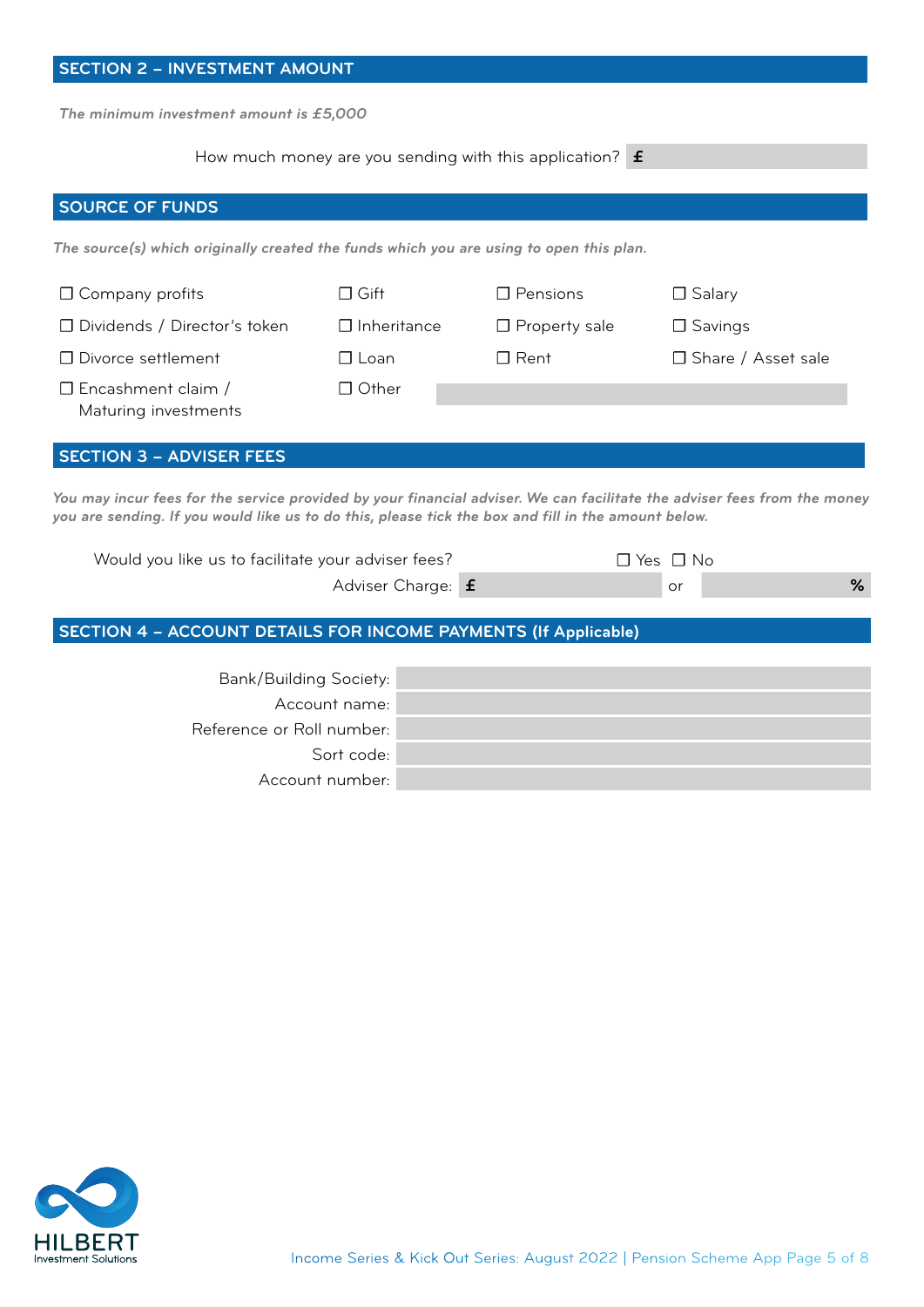## **SECTION 5 – DATA PROTECTION**

*You authorise us to hold and process the information supplied on the application form as a data controller for the* purposes of the The EU General Data Protection Regulation ("GDPR") and the Data Protection Act 2018 (DPA 2018). We will hold and process information for the administration of this and any future application, for the operation *of your investment, for statistical analysis and for marketing goods and services. You also authorise us to transfer information you provide on your application form (or subsequently) to Hilbert. They will only use such data for purposes ancillary to their role as Plan Manager, including but not limited to hedge management, dealing with queries, fulfilling their regulatory obligations, statistical analysis and marketing on the Plan's maturity. Your data will be used for no other purposes. You authorise the disclosure of your information concerning your investment to a financial adviser acting on your behalf. You are entitled to request details of any of your personal data we may hold and to require us to correct any inaccuracies.*

 $\Box$  Please tick this box if you want to receive future promotion, offers and communication from us.

# **DECLARATION AND AUTHORITY**

I/We, the trustees/authorised signatories, request Hilbert Investment Solutions to arrange for the purchase of the Plan(s) on our behalf.

#### We declare that:

- 1. We have full power to invest in the Plan and have taken all necessary action to authorise the making of this application. The person(s) signing this application are authorised to do so on behalf of the Scheme.
- 2. The Trust/Scheme is a registered pension scheme under Part 4 of the Finance Act 2004 (or an application has been made) and we undertake to advise Hilbert Investment Solutions immediately if it ceases to be a registered pension scheme or if its application for registration is withdrawn or refused.
- 3. We authorise the Board of the HMRC to tell Hilbert Investment Solutions if the Scheme is not granted exempt approval or if that approval is withdrawn.
- 4. We authorise Hilbert Investment Solutions to hold the cash subscription, investments, interest, dividends and other rights or proceeds in respect of those investments and any cash or other proceeds.
- 5. We have read and understood the information contained within the brochure and Key Information Document (KID) which refers to Counterparty Risk and understand that should the Counterparty fail to meet its obligations to pay us the amount due from our investment, we may not receive back our investment and may not be entitled to any compensation.
- 6. We have read and understood "Is this investment suitable for you?" and "Risks" and confirm that the terms set out within the brochure and Key Information Document (KID) are acceptable to us as the investor.
- 7. We understand that market prices can go down as well as up and we may get back less than our original investment. Past performance is not a guide to future performance.
- 8. We understand that the extent and value of any tax advantages or benefits arising from the use of taxadvantaged services such as ISAs and SIPPs will vary according to our circumstances. The levels and bases of taxation may also change.
- 9. We understand that in compliance with the FCA rules, telephone calls will be recorded.
- 10. We understand that early encashment is likely to lead to some loss of capital.
- 11. We are not acting on behalf of a resident of the United States or a U.S. Person (as defined under the Internal Revenue Code of 1986, as amended) and we will not assist any person who is resident in the United States or a U.S. Person to acquire an interest in the Trust/Bond. We agree to inform you immediately should we believe anyone connected with the trust becomes a resident of the United States or a U.S. Person.
- 12. We are not acting on behalf of a person who is in the United States or who is a U.S. Person (as defined in Regulation S under the U.S. Securities Act of 1933, as amended).
- 13. We undertake to advise Hilbert Investment Solutions immediately in writing of any changes in the information contained in this application form including any changes to the Trustees/ authorised signatories.

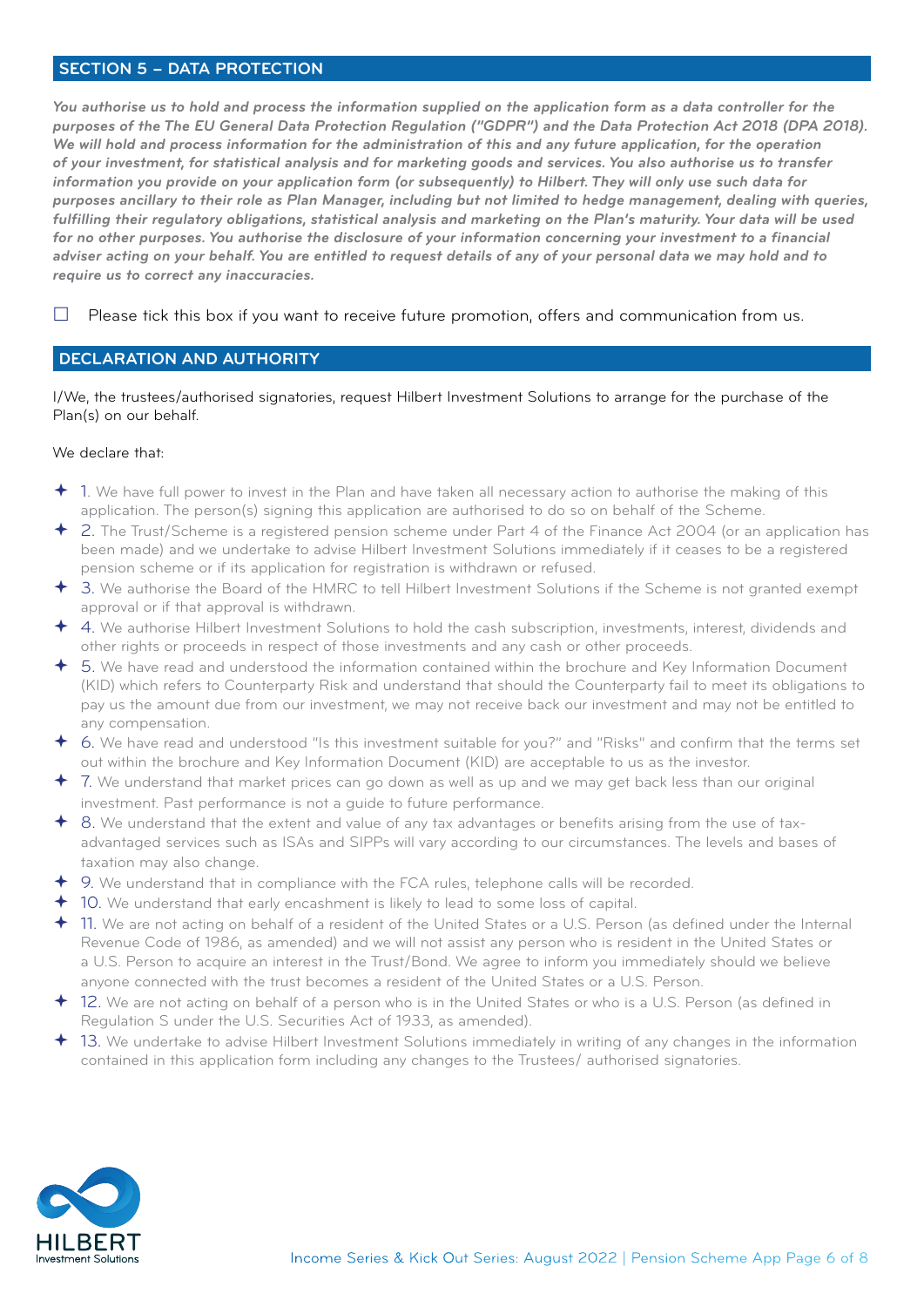# **SECTION 5 - DECLARATION AND AUTHORITY (Continued):**

We have read and understood the relevant Plan brochure, Key Information Document (KID) and Terms & Conditions and accept the terms under which the Investment will be managed. We are not prohibited under the provisions or the terms of the Trust/Scheme from investing in this Plan. We declare that this application form has been completed to the best of our knowledge and belief. We understand that the producers of this brochure and Key Information Document (KID) have not provided investment advice and confirm that we are making this application through a financial adviser (and have taken taxation advice if appropriate) and we wish to make this investment.

I acknowledge and agree to the terms under which my subscription will be made and my investments will be managed.

Signed for and on behalf of the Trustees of the Scheme:

| 1st Authorised<br>Signatory: |                 | 2nd Authorised<br>Signatory: |                        |
|------------------------------|-----------------|------------------------------|------------------------|
| Print name:                  |                 | Print name:                  |                        |
| Date:                        | <b>DDMMYYYY</b> | Date:                        | <b>D D M M Y Y Y Y</b> |
|                              |                 |                              |                        |
| <b>CHECKLIST:</b>            |                 |                              |                        |

*Before returning this application form to your financial adviser or intermediary, please check that:*

- $\Box$  You have completed all relevant sections of the form.<br> $\Box$  Your payment amount matches the amount documer
- $\Box$  Your payment amount matches the amount documented on the application form.<br> $\Box$  You have advised us of any fees that you wish us to pay a financial adviser or interr
- $\Box$  You have advised us of any fees that you wish us to pay a financial adviser or intermediary on your behalf.<br>
The relevant authorised signatories have signed the application form
- The relevant authorised signatories have signed the application form.